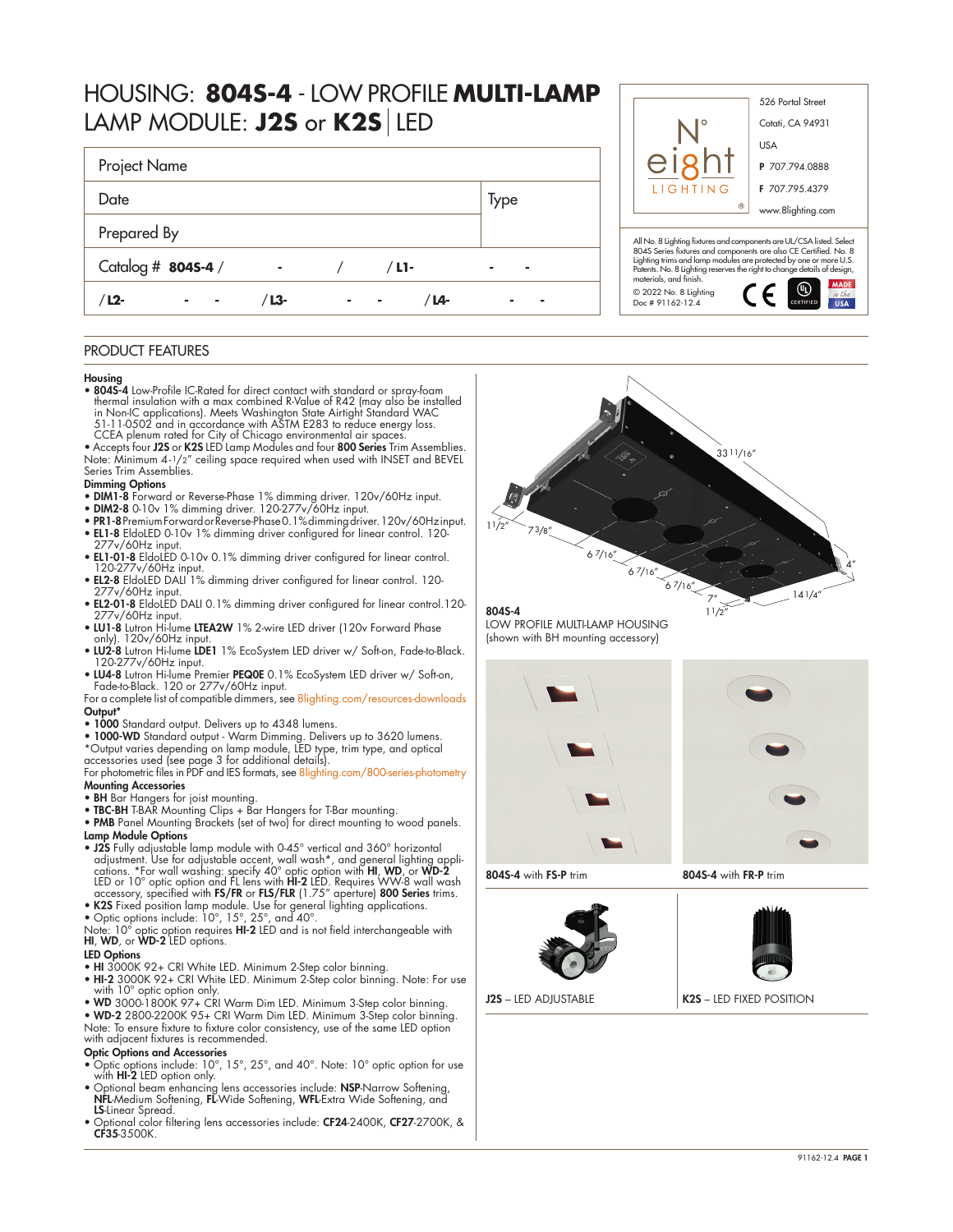

A combination Lamp Module with desired Light Engine and optional Optical Accessory (if needed) is required for each lamp position. Lamp Modules can be intermixed within the same housing and are independently controllable.

| LI-                   |                                                                                                                                                                                                                                                 | L2-                   |                                                                                                                                         | $L3-$                 |                                                                                                                                       | L4-                                                                                                                                              |                                         |
|-----------------------|-------------------------------------------------------------------------------------------------------------------------------------------------------------------------------------------------------------------------------------------------|-----------------------|-----------------------------------------------------------------------------------------------------------------------------------------|-----------------------|---------------------------------------------------------------------------------------------------------------------------------------|--------------------------------------------------------------------------------------------------------------------------------------------------|-----------------------------------------|
| LAMP<br><b>MODULE</b> | OPTICAL<br>OPTICAL<br>OPTIONS ACCESSORY                                                                                                                                                                                                         | LAMP<br><b>MODULE</b> | OPTICAL<br>OPTICAL<br>OPTIONS ACCESSORY                                                                                                 | LAMP<br><b>MODULE</b> | OPTICAL<br>OPTICAL<br>OPTIONS ACCESSORY                                                                                               | LAMP<br><b>MODULE</b>                                                                                                                            | OPTICAL<br>OPTICAL<br>OPTIONS ACCESSORY |
|                       | LAMP MODULE                                                                                                                                                                                                                                     |                       | <b>OPTICAL OPTIONS</b>                                                                                                                  |                       |                                                                                                                                       | OPTICAL ACCESSORIES (Optional)                                                                                                                   |                                         |
|                       | $J2S-XX*$<br>LED adjustable<br>*LED Options:<br><b>HI</b> 3000K White LED<br>HI-2 <sup>t</sup> 3000K White LED<br><b>WD</b> 3000 - 1800K Warm Dim LED<br><b>WD-2</b> 2800 - 2200K Warm Dim LED<br><sup>†</sup> For use with 10° optic only      |                       | 10 <sup>*</sup> 10° Very Narrow Spot<br>15 15° Narrow Spot<br>25 25° Narrow Flood<br>40 $40^\circ$ Flood<br>*For use with HI-2 LED only |                       | <b>NSP</b> Narrow Softening Lens<br><b>NFL</b> Medium Softening Lens<br><b>FL</b> Wide Softening Lens<br><b>LS</b> Linear Spread Lens | <b>WFL</b> Extra Wide Softening Lens<br>CF24 2400°K Color Filtering Lens<br>CF27 2700°K Color Filtering Lens<br>CF35 3500°K Color Filtering Lens |                                         |
| ີ໐ີ                   | $K2S-XX^*$<br>LED fixed position<br>*LED Options:<br><b>HI</b> 3000K White LED<br>HI-2 <sup>†</sup> 3000K White LED<br><b>WD</b> 3000 - 1800K Warm Dim LED<br><b>WD-2</b> 2800 - 2200K Warm Dim LED<br><sup>†</sup> For use with 10° optic only |                       | 10 <sup>*</sup> 10° Very Narrow Spot<br>15 15° Narrow Spot<br>25 25° Narrow Flood<br>40 $40^\circ$ Flood<br>*For use with HI-2 LED only |                       | <b>NSP</b> Narrow Softening Lens<br><b>NFL</b> Medium Softening Lens<br><b>FL</b> Wide Softening Lens<br><b>LS</b> Linear Spread Lens | <b>WFL</b> Extra Wide Softening Lens<br>CF24 2400°K Color Filtering Lens<br>CF27 2700°K Color Filtering Lens<br>CF35 3500°K Color Filtering Lens |                                         |

#### Optic Option and Accessory Notes

One field interchangeable optic option included standard. Up to two additional optical accessories can be accommodated.

#### Installation Notes

Ambient temperatures in ceiling space should not exceed 40°C (104°F) during normal operation. For models with EL1-8, EL1-01-8, EL2-8, EL2-01-8, LU1-8 or LU2-8 dimming options, ambient temperatures should not exceed 25°C (77°F).

#### **Warranty**

All No. 8 Lighting products are by a 5-year limited warranty. For specific warranty details and limitations, see [8lighting.com/resources-downloads](https://8lighting.com/resources-downloads/)

JA8-2019 CA Title 24 Compliant.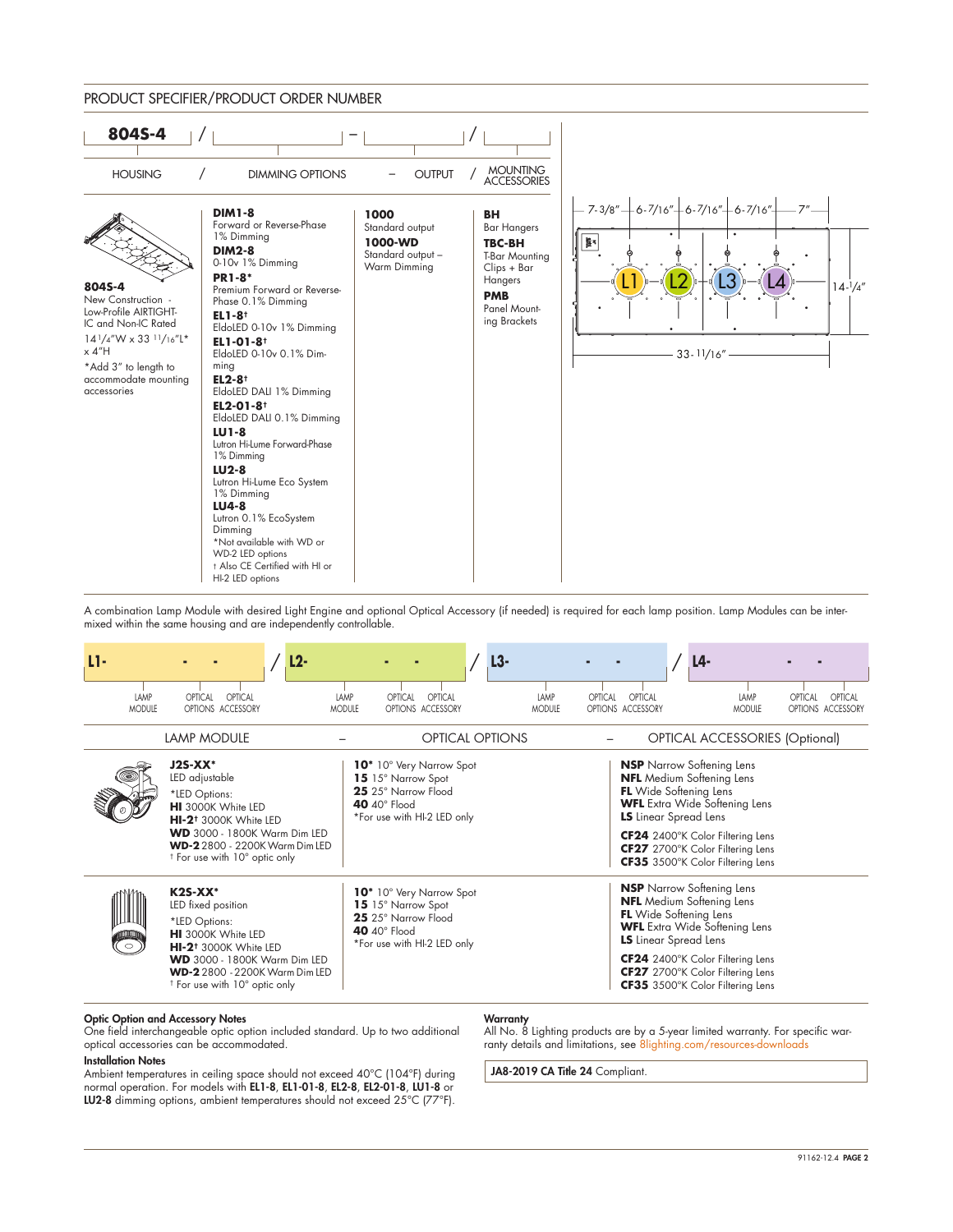## OPTICAL OPTIONS AND ACCESSORY PERFORMANCE SUMMARY

|                        | <b>BEAM ENHANCING LENS (OPTIONAL)*</b> |              |              |              |                        |  |  |  |  |  |  |  |
|------------------------|----------------------------------------|--------------|--------------|--------------|------------------------|--|--|--|--|--|--|--|
| <b>OPTICAL OPTIONS</b> | $+$ NSP                                | $+$ NFL      | $+$ FL       | $+ WFL$      | $+LS$                  |  |  |  |  |  |  |  |
| 10° Very Narrow Spot   | 14°                                    | $27^\circ$   | $46^{\circ}$ | $71^{\circ}$ | $14 \times 52^{\circ}$ |  |  |  |  |  |  |  |
| $15^\circ$ Spot        | $20^{\circ}$                           | $27^\circ$   | $42^{\circ}$ | $61^\circ$   | $19 \times 47^\circ$   |  |  |  |  |  |  |  |
| 25° Narrow Flood       | $27^\circ$                             | $34^\circ$   | $47^\circ$   | $67^\circ$   | $26 \times 52^{\circ}$ |  |  |  |  |  |  |  |
| 40° Flood              | $41^{\circ}$                           | $42^{\circ}$ | $56^{\circ}$ | $68^\circ$   | $36 \times 57^\circ$   |  |  |  |  |  |  |  |
| Lumen Multiplier       | 0.93                                   | 0.87         | 0.88         | 0.82         | 0.89                   |  |  |  |  |  |  |  |

\*Beam enhancing lens used in combination with 10°, 15°, 25°, or 40° optic to achieve desired beam spread

|                  | LAMP MODULE AND LED PERFORMANCE SUMMARY |                    |            |            |                            |             |                  |                |                |                |    |                |    |    |    |    |            |            |                 |         |     |
|------------------|-----------------------------------------|--------------------|------------|------------|----------------------------|-------------|------------------|----------------|----------------|----------------|----|----------------|----|----|----|----|------------|------------|-----------------|---------|-----|
| Lamp<br>Module   | LED                                     | Output             | <b>CCT</b> | <b>CRI</b> | <b>Delivered</b><br>Lumens | Wattage LPW | System Delivered | R <sub>1</sub> | R <sub>2</sub> | R <sub>3</sub> | R4 | R <sub>5</sub> | R6 | R7 | R8 | R9 | <b>R10</b> | <b>R11</b> | R <sub>12</sub> | R13 R14 |     |
|                  | $HI-2$                                  | 1000               | 3000       | $93+$      | 1009-1023 14.0             |             | 72-73            | 94             | 97             | 99             | 94 | 94             | 96 | 92 | 83 | 63 | 92         | 95         | 83              | 95      | -99 |
| J2S              | HI                                      | 1000               | 3000       | $92+$      | 715-950                    | 15.0        | 48-63            | 93             | 97             | 99             | 93 | 93             | 97 | 91 | 81 | 57 | 92         | 94         | 85              | 94      | 99  |
|                  | <b>WD</b>                               | 1000-WD            | 3000-1800  | $97+$      | 603-881                    | 14.3        | $42 - 62$        | 99             | 99             | 96             | 99 | 99             | 97 | 98 | 96 | 91 | 97         | 97         | 82              | 100     | 97  |
|                  |                                         | <b>WD-21000-WD</b> | 2800-2200  | $95+$      | 585-855                    | 14.3        | 41-60            | 98             | 97             | 96             | 96 | 99             | 93 | 90 | 86 | 74 | 96         | 96         | 87              | 99      | -99 |
|                  | $HI-2$                                  | 1000               | 3000       | $93+$      | 1077-1087                  | 14.2        | 76               | 94             | 97             | 98             | 94 | 94             | 96 | 93 | 84 | 83 | 91         | 95         | 82              | 95      | 98  |
|                  | HI                                      | 1000               | 3000       | $92+$      | 840-1050                   | 15          | 56-70            | 93             | 97             | 99             | 93 | 93             | 97 | 91 | 81 | 57 | 92         | 94         | 85              | 94      | 99  |
| K <sub>2</sub> S | <b>WD</b>                               | 1000-WD            | 3000-1800  | 97+        | 703-905                    | 14.5        | 46-62            | 99             | 99             | 96             | 99 | 99             | 97 | 98 | 96 | 91 | 96         | 97         | 83              | 100     | -97 |
|                  |                                         | <b>WD-21000-WD</b> | 2800-2200  | $95+$      | 682-878                    | 14.5        | 47-61            | 98             | 97             | 96             | 96 | 99             | 93 | 90 | 86 | 74 | 96         | 96         | 87              | 99      | 99  |

Note: Performance data shown for individual lamps.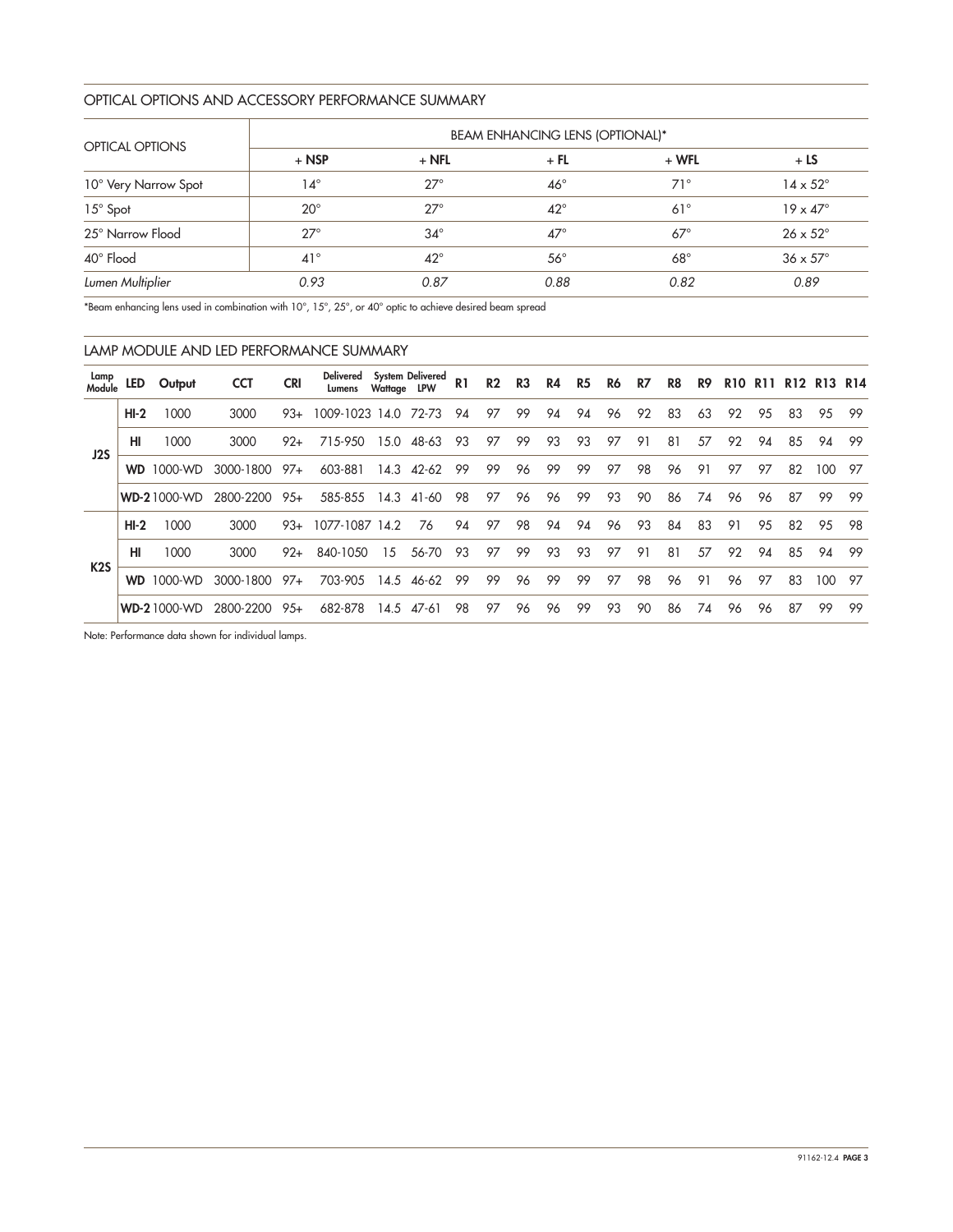# J2S CONE OF LIGHT DIAGRAMS

|                          | $10^{\circ}$                         |         | $15^{\circ}$                   |                          |               | $25^\circ$                      |                           | $40^{\circ}$             |         |  |  |
|--------------------------|--------------------------------------|---------|--------------------------------|--------------------------|---------------|---------------------------------|---------------------------|--------------------------|---------|--|--|
|                          | J2S-HI-2-10/1000                     |         | J2S-HI-15/1000                 |                          |               | J2S-HI-25/1000                  |                           | J2S-HI-40/1000           |         |  |  |
|                          | 2 ft - 3746 fc                       | Ø0.4 ft | 2ft - 1,445fc                  | Ø.7 <sub>th</sub>        | 2ft - 673fc   |                                 | Ø1.0 ft                   | 2ft - 379fc              | Ø1.5 ft |  |  |
|                          | 4 ft - 937 fc                        | Ø0.9 ft | 4ft - 361fc                    | Ø1.3 ft                  | 4ft - 168fc   |                                 | Ø2.0 ft                   | 4ft - 94.6fc             | Ø3.0 ft |  |  |
|                          | 6ft - 416 fc                         | Ø1.3 ft | 6ft - 161fc                    | Ø2.0 ft                  | 6ft - 74.7fc  |                                 | Ø3.1 ft                   | 6ft - 42.1fc             | Ø4.5 ft |  |  |
|                          | 8 ft - 234 fc                        | Ø1.7 ft | 8ft - 90.3fc                   | Ø2.6 ft                  | 8ft - 42.0fc  |                                 | Ø4.1 ft                   | 8ft - 23.7fc             | Ø5.9 ft |  |  |
|                          | 10 ft - 150 fc                       | Ø2.1 ft | 10ft - 57.8fc                  | Ø3.3 ft                  | 10ft - 26.9fc |                                 | Ø5.1 ft                   | 10ft - 15.1fc            | Ø7.4 ft |  |  |
|                          | 12 ft - 104 fc                       | Ø2.6 ft | $12ft - 40.1fc$                | Ø3.9 ft                  | 12ft - 18.7fc |                                 | Ø6.1 ft                   | 12ft - 10.5fc/           | Ø8.9 ft |  |  |
|                          | 10° Very Narrow Spot<br>CBCP: 14,984 |         | 15° Narrow Spot<br>CBCP: 5,781 |                          |               | 25° Narrow Flood<br>CBCP: 2,690 |                           | 40° Flood<br>CBCP: 1,514 |         |  |  |
|                          |                                      |         | J2S-WD-15/1000-WD              |                          |               | J2S-WD-25/1000-WD               |                           | J2S-WD-40/1000-WD        |         |  |  |
| STANDARD OUTPUT-WARM DIM |                                      |         | 2ft - 994fc                    | Ø.8 ft                   | 2ft - 608fc   |                                 | Ø1.0ft                    | 2ft - 424fc              | Ø1.3 ft |  |  |
|                          |                                      |         | 4ft - 249fc                    | Ø1.6 ft                  | 4ft - 152fc   |                                 | Ø2.0 ft                   | 4ft - 106fc              | Ø2.7 ft |  |  |
|                          |                                      |         | 6ft - 110fc                    | Ø2.4 ft                  | 6ft - 67.6fc  |                                 | Ø3.0 ft                   | 6ft - 47.1fc             | Ø4.0 ft |  |  |
|                          |                                      |         | 8ft - 62.1fc                   | Ø3.2 ft                  | 8ft - 38.0fc  |                                 | Ø4.0 ft                   | 8ft - 26.5fc             | Ø5.3 ft |  |  |
|                          |                                      |         | 10ft - 39.8fc                  | Ø4.0 ft                  | 10ft - 24.3fc |                                 | Ø5.0 ft                   | 10ft - 17.0fc            | Ø6.6 ft |  |  |
|                          |                                      |         | 12ft - 27.6fc                  | 12ft - 16.9fc<br>Ø5.9 ft |               |                                 | 12ft - 11.8fc/<br>Ø8.0 ft |                          |         |  |  |
|                          |                                      |         | 15° Narrow Spot<br>CBCP: 3,976 |                          |               | 25° Narrow Flood<br>CBCP: 2.433 |                           | 40° Flood<br>CBCP: 1.718 |         |  |  |

# K2S CONE OF LIGHT DIAGRAMS

|                          | $10^{\circ}$                         | $15^\circ$                            | $25^{\circ}$                             | $40^{\circ}$             |  |  |  |
|--------------------------|--------------------------------------|---------------------------------------|------------------------------------------|--------------------------|--|--|--|
|                          | K2S-HI-2-10/1000                     | K2S-HI-15/1000                        | K2S-HI-25/1000                           | K2S-HI-40/1000           |  |  |  |
|                          | 2 ft - 3989 fc<br>Ø0.4 ft            | Ø.6 ft<br>2ft - 1763fc                | 2ft - 836fc<br>Ø0.9 ft                   | Ø1.3 ft<br>2ft - 469fc   |  |  |  |
|                          | 4 ft - 997 fc<br>Ø0.8 ft             | 4ft - 441fc<br>Ø1.3 ft                | 4ft - 209fc<br>Ø1.9 ft                   | Ø2.7 ft<br>4ft - 117fc   |  |  |  |
|                          | 6 ft - 443 fc<br>Ø1.2ft              | 6ft - 196fc<br>Ø1.9 ft                | 6ft - 92.9fc<br>Ø2.8 ft                  | 6ft - 52.1fc<br>Ø4.0 ft  |  |  |  |
|                          | 8 ft - 249 fc<br>Ø1.6 ft             | 8ft - 110fc<br>Ø2.5 ft                | 8ft - 52.3fc<br>$\varnothing$ 3.8 ft     | Ø5.3 ft<br>8ft - 29.3fc  |  |  |  |
|                          | 10 ft - 160 fc<br>Ø2.1 ft            | 10ft - 70.5fc<br>Ø3.2 ft              | 10ft - 33.4fc<br>Ø4.7 ft                 | Ø6.7 ft<br>10ft - 18.8fc |  |  |  |
|                          | $12th - 111th$<br>Ø2.5 ft            | 12ft - 49.0fc<br>Ø3.8 ft              | 12ft - 23.2fc<br>Ø5.7 ft                 | 12ft - 13.0fc<br>Ø8.0 ft |  |  |  |
|                          | 10° Very Narrow Spot<br>CBCP: 15.955 | 15° Narrow Spot<br>CBCP: 7.051        | 25° Narrow Flood<br>CBCP: 3.344          | 40° Flood<br>CBCP: 1.877 |  |  |  |
|                          |                                      | K2S-WD-15/1000-WD                     | K2S-WD-25/1000-WD                        | K2S-WD-40/1000-WD        |  |  |  |
| STANDARD OUTPUT-WARM DIM |                                      | 2ft - 1001fc                          | Ø.8 ft 2ft - 605fc<br>Ø1.0 <sub>ft</sub> | Ø1.3 ft<br>2ft - 432fc   |  |  |  |
|                          |                                      | 4ft - 250fc                           | Ø1.6 ft 4ft - 151fc<br>Ø2.0 ft           | 4ft - 108fc<br>Ø2.6 ft   |  |  |  |
|                          |                                      | 6ft - 111fc<br>Ø2.4 ft                | 6ft - 67.2fc<br>Ø3.0 ft                  | 6ft - 47.9fc<br>Ø4.0 ft  |  |  |  |
|                          |                                      | 8ft - 62.5fc<br>Ø3.3 ft               | 8ft - 37.8fc<br>Ø4.0 ft                  | Ø5.3 ft<br>8ft - 27.0fc  |  |  |  |
|                          |                                      | 10ft - 70.0fc<br>Ø4.1 ft              | 10ft - 24.2fc<br>Ø5.0 ft                 | 10ft - 17.3fc<br>Ø6.6 ft |  |  |  |
|                          |                                      | 12ft - 27.8fc<br>Ø4.9 ft              | 12ft - 16.8fc<br>Ø6.0 ft                 | 12ft - 12.0fc<br>Ø7.9 ft |  |  |  |
|                          |                                      | 15° Narrow Spot<br><b>CBCP: 4,002</b> | 25° Narrow Flood<br><b>CBCP: 2,448</b>   | 40° Flood<br>CBCP: 1,750 |  |  |  |